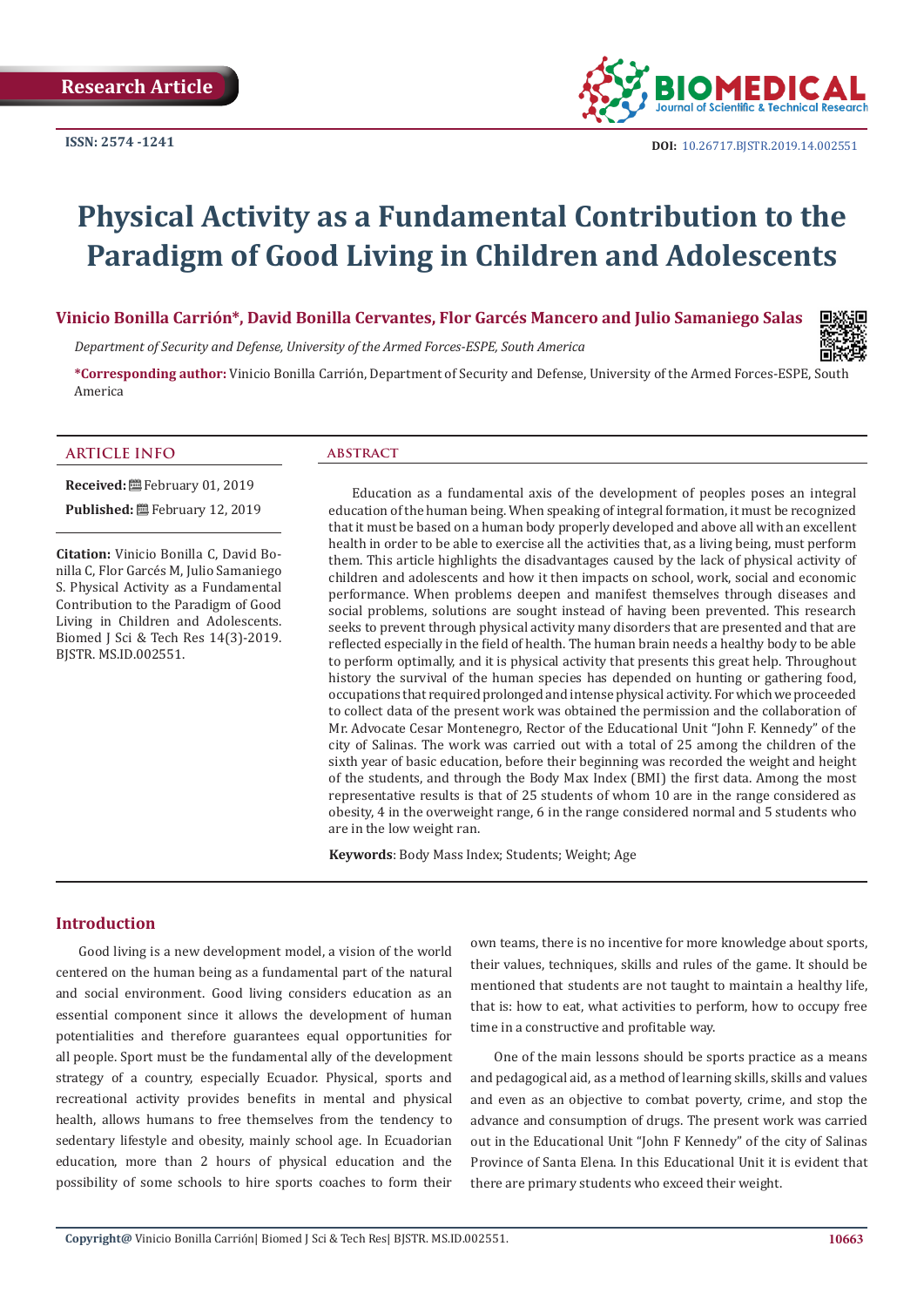According to [1] Physical activity is very important for the prevention and attenuation of osteoporosis. Osteoporosis is a frequent disease in modern societies. In 1991, osteoporosis was defined as a systemic disease characterized by low bone mass, resulting in an increase in bone fragility and, therefore, in the risk of fracture. To reduce the risk of osteoporosis, it is recommended to perform regular jogging or walking exercise since the impact of the feet with the ground produces a moderate micro trauma, which is reinforced during rest and prepares the body for a new activity, of this shape the bones increase their density and their resistance to traumatisms. According to [2] physical health is a physiological state and a reflection of the physical, mental and social well-being of the person. It is a term that is broader than a simple absence of disease. Physical health is a level of protection against chronic diseases and the foundation for the development of sports activities.

### **Materials and Methods**

The John F Kennedy Educational Unit is located in the city of Salinas, Parish José Luis Tamayo, has large and adequate classrooms for the development of the teaching-learning process, the average student per classroom is 25, all decent have third level degrees and they are trained for the assigned work. The establishment has laboratories of English, Computing, Physics, Chemistry and Natural Sciences. It has a bar, in which students acquire their treats to appease hunger, this is where one of the main problem sites of this work is located.

Although the bar has fruit for student consumption, they do not like this type of food, and there are ways to consume products made from fried and oversaturated fats. There is a total ignorance of the damage caused by this type of food, because neither parents, teachers, nor authorities do anything to change these bad eating habits. To this problem is added the lack of physical activity of the students, physical culture classes is limited to two sessions of 40 minutes per week and if these minutes are deducted the time required for the change of clothing, and subsequent cleaning, the Actual work time is estimated at 30 minutes.

In order to carry out the present work, the permission and collaboration of Mr. Abogado Cesar Montenegro, Rector of the Educational Unit "John F Kennedy" of the city of Salinas, was obtained. The work was carried out with the children of the sixth year of basic education, before the start the weight and height of the students were registered, and through the Body Max Index (BMI) the first data were made.

# **Body Mass Index BMI Body Mass Index BMI**

The body mass index indicates the nutritional status of the person, taking into account two basic factors: their weight and height. Its calculation indicates the value by which a person is said to be below, within or exceeded the weight established as normal for their physical size. The mathematical equation that allows to obtain its value is the following:

$$
BMI = \frac{PESO (kg)}{(ESTATURE)^2 (m.)}
$$

It is considered that a nutritional status is good, when the BMI value is within the specified range in values ranging from 20 to 25.

#### **Analysis of Results**

In the work done with the children of the sixth grade, it was found that the children had a slight decrease in their initial weight, but there was an increase in their height. This provides the satisfaction that the overweight index did decrease, although not in the desired results. It should be emphasized that the weight reduction process takes place after months and in some cases, for years, so that children are expected to feel motivated to practice sports and in the same way their parents and teachers (Figure 1). The analysis of the muscle mass index was carried out, which is the one that presents the most ease of use. In the initial analysis of the 25 children of the sixth year of Basic Education, it was detected that: 1 child is obese, 6 children were overweight, 13 children with a weight considered normal, 5 have a weight considered as a low weight (Table 1).



**Figure 1:** IMC Pre Test-Post Test.

**Table 1:** Test T Students.

|                                      | Variable 1  | Variable 2 |
|--------------------------------------|-------------|------------|
| Half                                 | 23,51       | 22,6033333 |
| Variance                             | 11,35004348 | 9,69302319 |
| Observations                         | 24          | 24         |
| Pearson's correlation coefficient    | 0,997460514 |            |
| Hypothetical difference of the means | 0           |            |
| Degrees of freedom                   | 23          |            |
| Statistic t                          | 12,89687208 |            |
| $P(T \le t)$ a tail                  | 2,58788E-12 |            |
| Critical value of t (one tail)       | 1,713871528 |            |
| $P(T \le t)$ two tails               | 5,17576E-12 |            |
| Critical value of t (two tails)      | 2,06865761  |            |

Source: Research data.